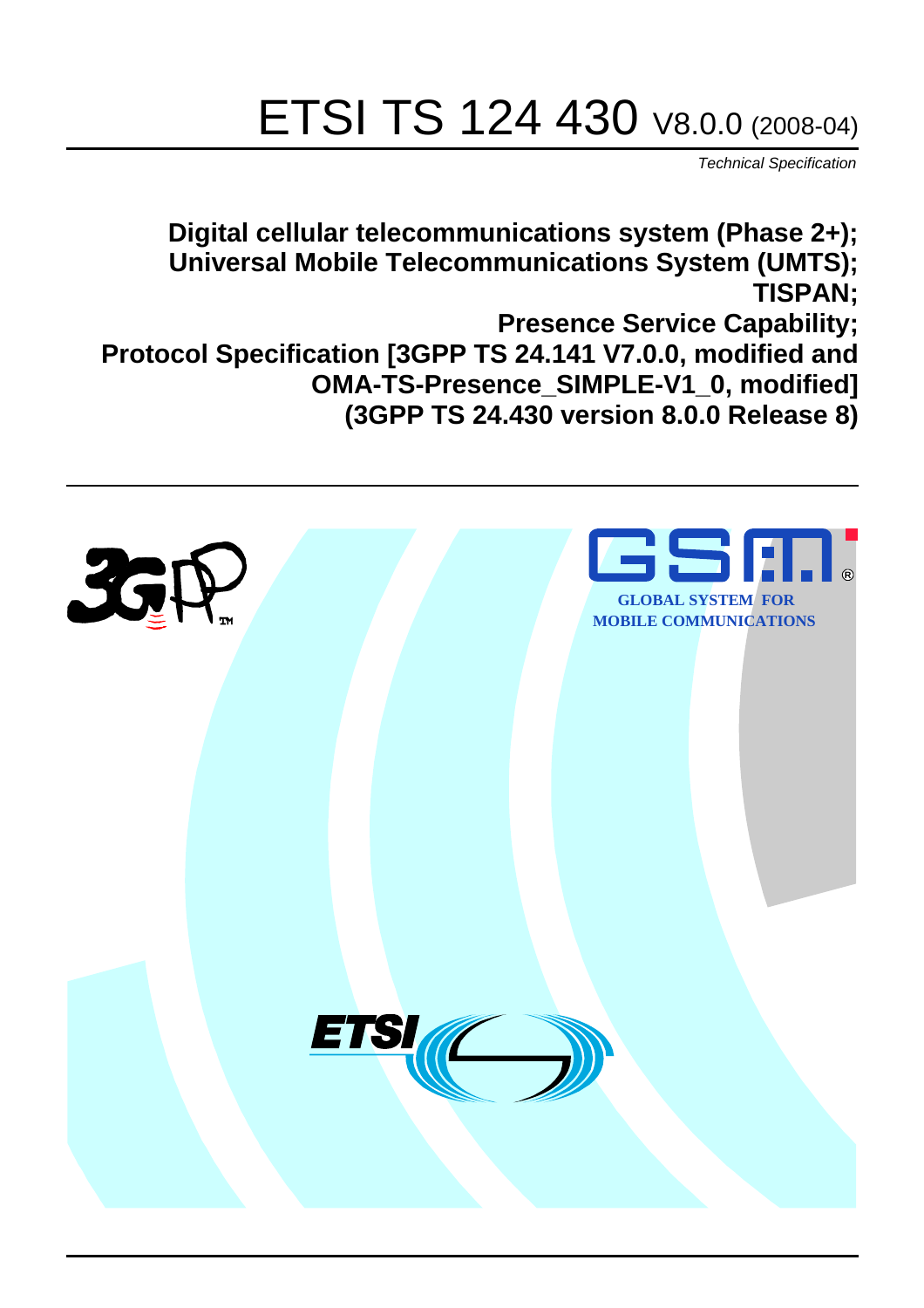Reference RTS/TSGC-0124430v800

> Keywords GSM, UMTS

#### *ETSI*

#### 650 Route des Lucioles F-06921 Sophia Antipolis Cedex - FRANCE

Tel.: +33 4 92 94 42 00 Fax: +33 4 93 65 47 16

Siret N° 348 623 562 00017 - NAF 742 C Association à but non lucratif enregistrée à la Sous-Préfecture de Grasse (06) N° 7803/88

#### *Important notice*

Individual copies of the present document can be downloaded from: [http://www.etsi.org](http://www.etsi.org/)

The present document may be made available in more than one electronic version or in print. In any case of existing or perceived difference in contents between such versions, the reference version is the Portable Document Format (PDF). In case of dispute, the reference shall be the printing on ETSI printers of the PDF version kept on a specific network drive within ETSI Secretariat.

Users of the present document should be aware that the document may be subject to revision or change of status. Information on the current status of this and other ETSI documents is available at <http://portal.etsi.org/tb/status/status.asp>

If you find errors in the present document, please send your comment to one of the following services: [http://portal.etsi.org/chaircor/ETSI\\_support.asp](http://portal.etsi.org/chaircor/ETSI_support.asp)

#### *Copyright Notification*

No part may be reproduced except as authorized by written permission. The copyright and the foregoing restriction extend to reproduction in all media.

> © European Telecommunications Standards Institute 2008. All rights reserved.

**DECT**TM, **PLUGTESTS**TM, **UMTS**TM, **TIPHON**TM, the TIPHON logo and the ETSI logo are Trade Marks of ETSI registered for the benefit of its Members.

**3GPP**TM is a Trade Mark of ETSI registered for the benefit of its Members and of the 3GPP Organizational Partners.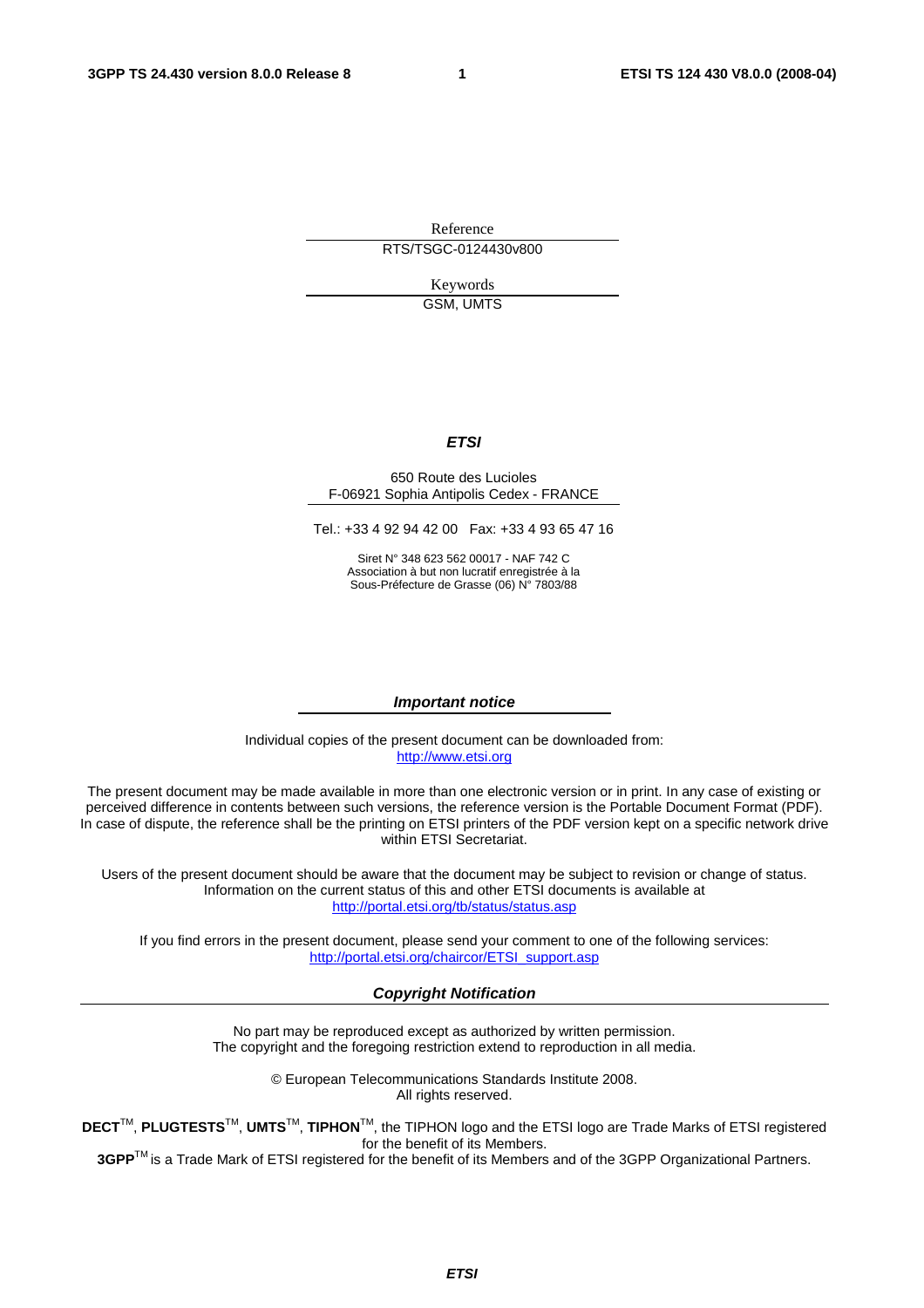### Intellectual Property Rights

IPRs essential or potentially essential to the present document may have been declared to ETSI. The information pertaining to these essential IPRs, if any, is publicly available for **ETSI members and non-members**, and can be found in ETSI SR 000 314: *"Intellectual Property Rights (IPRs); Essential, or potentially Essential, IPRs notified to ETSI in respect of ETSI standards"*, which is available from the ETSI Secretariat. Latest updates are available on the ETSI Web server ([http://webapp.etsi.org/IPR/home.asp\)](http://webapp.etsi.org/IPR/home.asp).

Pursuant to the ETSI IPR Policy, no investigation, including IPR searches, has been carried out by ETSI. No guarantee can be given as to the existence of other IPRs not referenced in ETSI SR 000 314 (or the updates on the ETSI Web server) which are, or may be, or may become, essential to the present document.

#### Foreword

This Technical Specification (TS) has been produced by ETSI 3rd Generation Partnership Project (3GPP).

The present document may refer to technical specifications or reports using their 3GPP identities, UMTS identities or GSM identities. These should be interpreted as being references to the corresponding ETSI deliverables.

The cross reference between GSM, UMTS, 3GPP and ETSI identities can be found under [http://webapp.etsi.org/key/queryform.asp.](http://webapp.etsi.org/key/queryform.asp)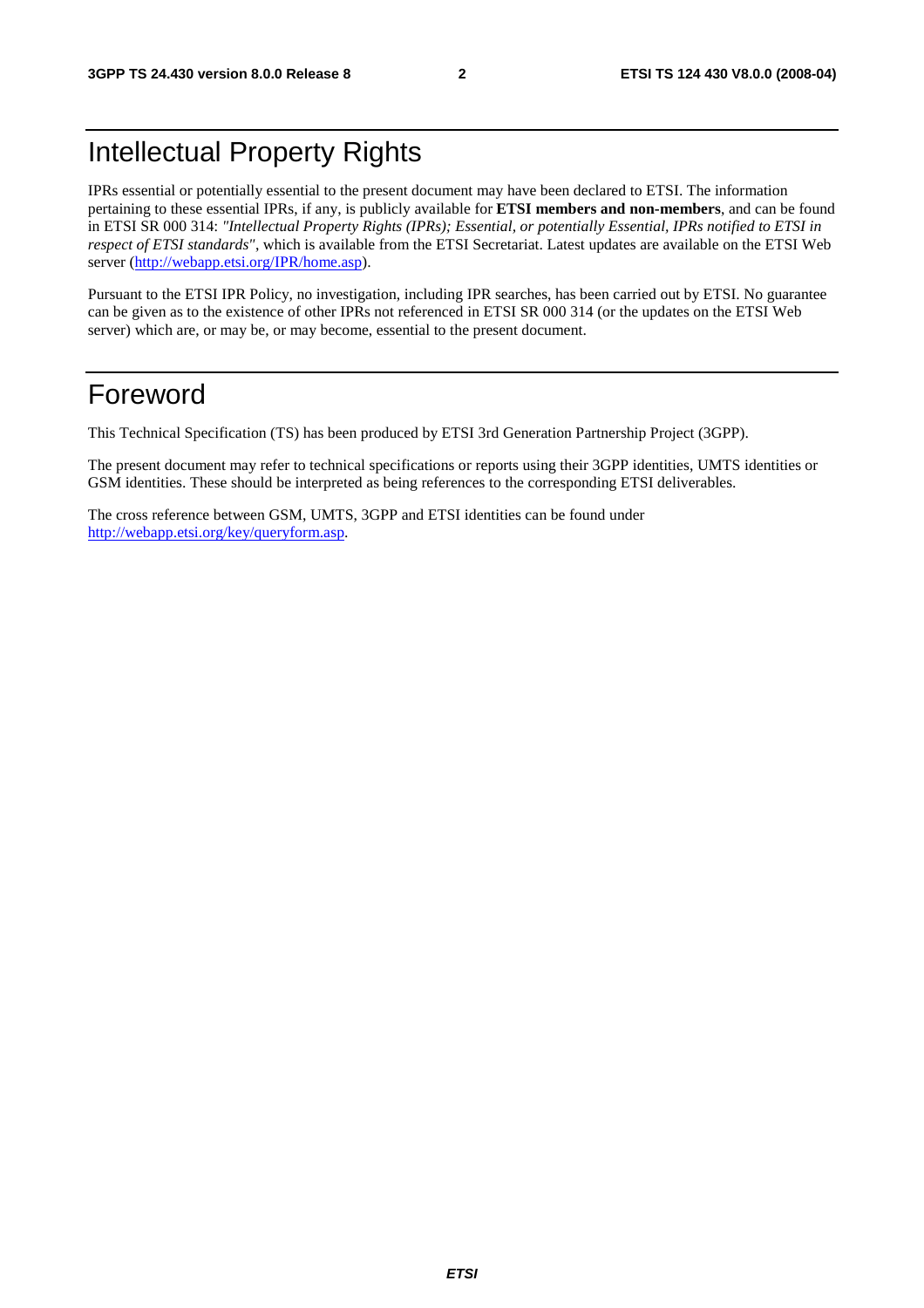### Contents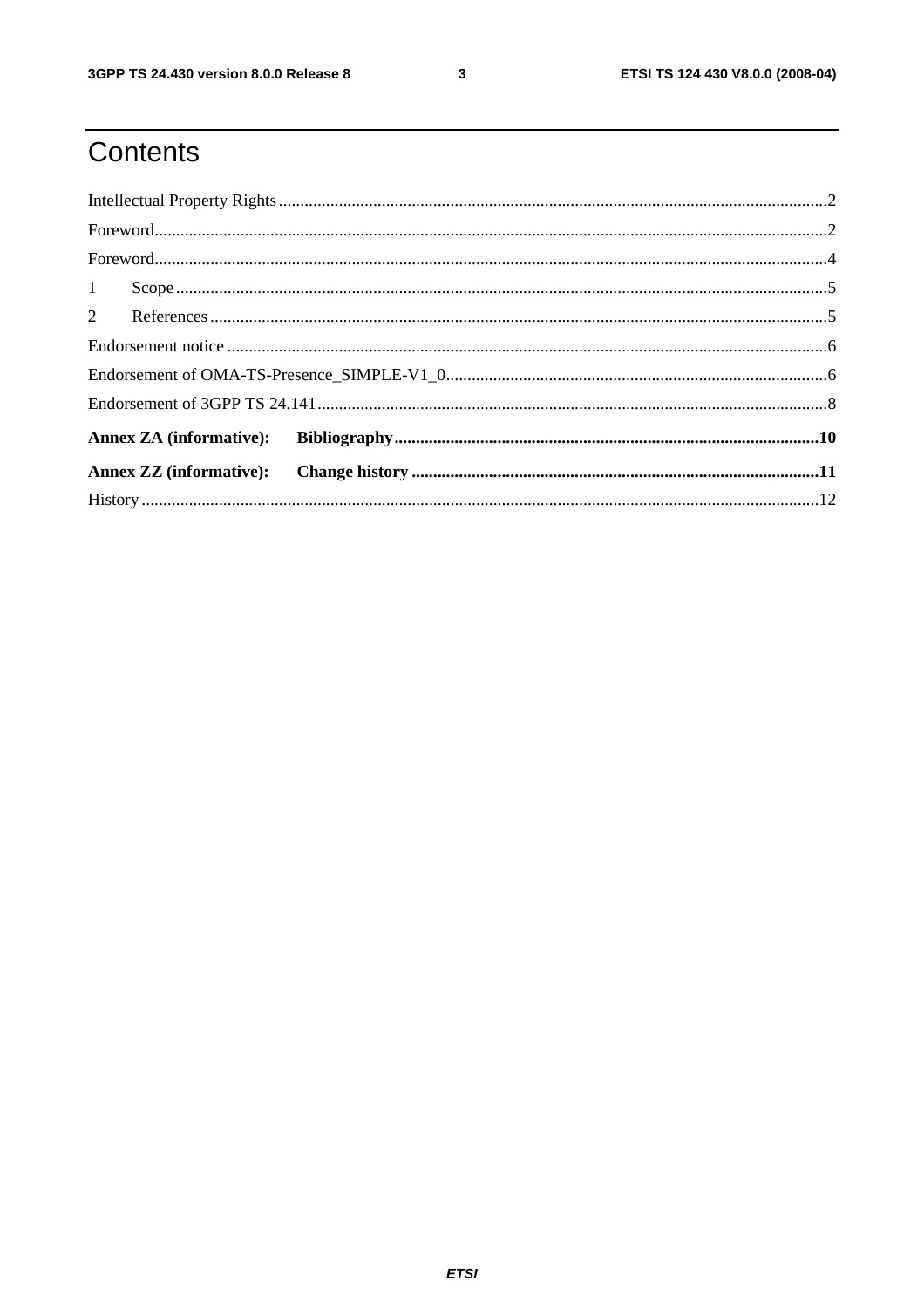#### Foreword

This Technical Specification (TS) was been produced by ETSI Technical Committee Telecommunications and Internet converged Services and Protocols for Advanced Networking (TISPAN) and originally published as ETSI ES 283 030 [10]. It was transferred to the 3rd Generation Partnership Project (3GPP) in December 2007.

The contents of the present document are subject to continuing work within the TSG and may change following formal TSG approval. Should the TSG modify the contents of the present document, it will be re-released by the TSG with an identifying change of release date and an increase in version number as follows:

Version x.y.z

where:

- x the first digit:
	- 1 presented to TSG for information;
	- 2 presented to TSG for approval;
	- 3 or greater indicates TSG approved document under change control.
- y the second digit is incremented for all changes of substance, i.e. technical enhancements, corrections, updates, etc.
- z the third digit is incremented when editorial only changes have been incorporated in the document.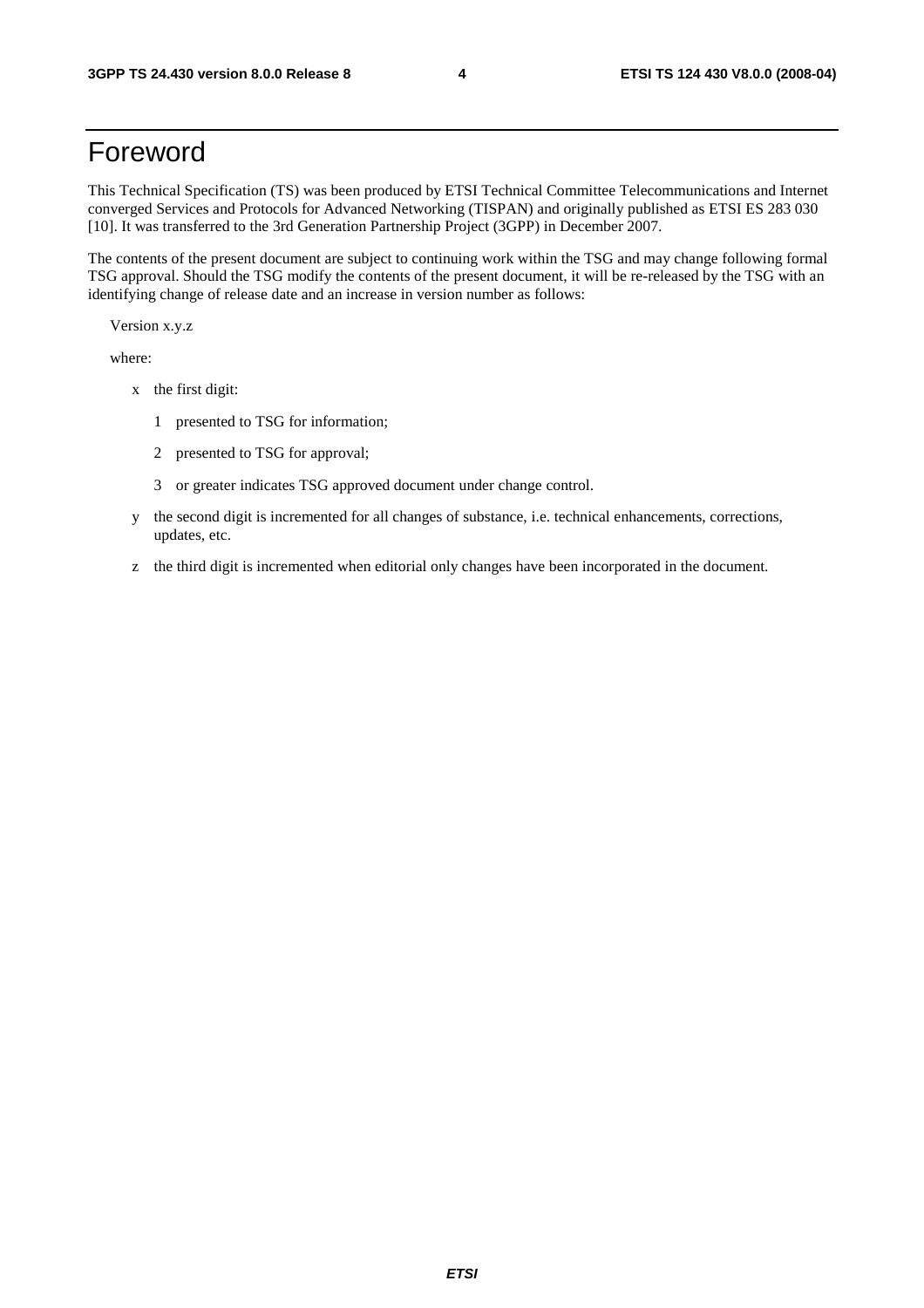#### 1 Scope

The present document provides the protocol details for the presence service within the IP Multimedia (IM) Core Network (CN) subsystem based on the Session Initiation Protocol (SIP) and SIP Events as defined in ES 283 003 [1].

Where possible the present document specifies the requirements for this protocol by reference to specifications produced by the IETF within the scope of SIP and SIP Events, either directly, or as modified by ES 283 003 [1].

The Presence XDMS and Resource List Server (RLS) specific data formats and XCAP application usages are within the scope of the present document. These are used within the context of the generic XDM capability described in TS 183 038 [2].

The present document is applicable to Application Servers (ASs) and User Equipment (UE) providing presence functionality.

#### 2 References

The following documents contain provisions which, through reference in this text, constitute provisions of the present document.

- References are either specific (identified by date of publication, edition number, version number, etc.) or non-specific.
- For a specific reference, subsequent revisions do not apply.
- For a non-specific reference, the latest version applies. In the case of a reference to a 3GPP document (including a GSM document), a non-specific reference implicitly refers to the latest version of that document *in the same Release as the present document*.

Referenced documents which are not found to be publicly available in the expected location might be found at http://docbox.etsi.org/Reference.

| $\lceil 1 \rceil$ | ETSI ES 283 003: "Telecommunications and Internet converged Services and Protocols for<br>Advanced Networking (TISPAN); IP Multimedia Call Control Protocol based on Session<br>Initiation Protocol (SIP) and Session Description Protocol (SDP) Stage 3 [3GPP TS 24.229<br>(Release 7), modified]". |
|-------------------|------------------------------------------------------------------------------------------------------------------------------------------------------------------------------------------------------------------------------------------------------------------------------------------------------|
| LOJ.              | ETCI TC 102.020, "Telecommunications and Internet converged Corvices and Dretogols for                                                                                                                                                                                                               |

- [2] ETSI TS 183 038: "Telecommunications and Internet converged Services and Protocols for Advanced Networking (TISPAN); PSTN/ISDN Simulation Services; Extensible Markup Language (XML) Document Management; Protocol Specification (Endorsement of OMA-TS-XDM\_Core-V1\_0-20051103-C and OMA-TS-XDM\_Shared-V1\_0-20051006-C)".
- [3] 3GPP TS 24.141: "3rd Generation Partnership Project; Technical Specification Group Core Network; Presence service using the IP Multimedia (IM) Core Network (CN) subsystem; Stage 3 (Release 7)".
- [4] OMA-TS-Presence-SIMPLE-V1-0: "Presence SIMPLE specification".
- [5] ETSI TS 187 003: "Telecommunications and Internet converged Services and Protocols for Advanced Networking (TISPAN); NGN Security; Security Architecture".
- [6] ETSI TS 182 008: "Telecommunications and Internet converged Services and Protocols for Advanced Networking (TISPAN); Presence Service; Architecture and functional description (Endorsement of 3GPP TS 23.141 and OMA-AD-Presence-SIMPLE-V1-0)".
- [7] ETSI TS 182 006: "Telecommunications and Internet converged Services and Protocols for Advanced Networking (TISPAN); IP Multimedia Subsystem (IMS); Stage 2 description (3GPP TS 23.228 v7.2.0, modified)".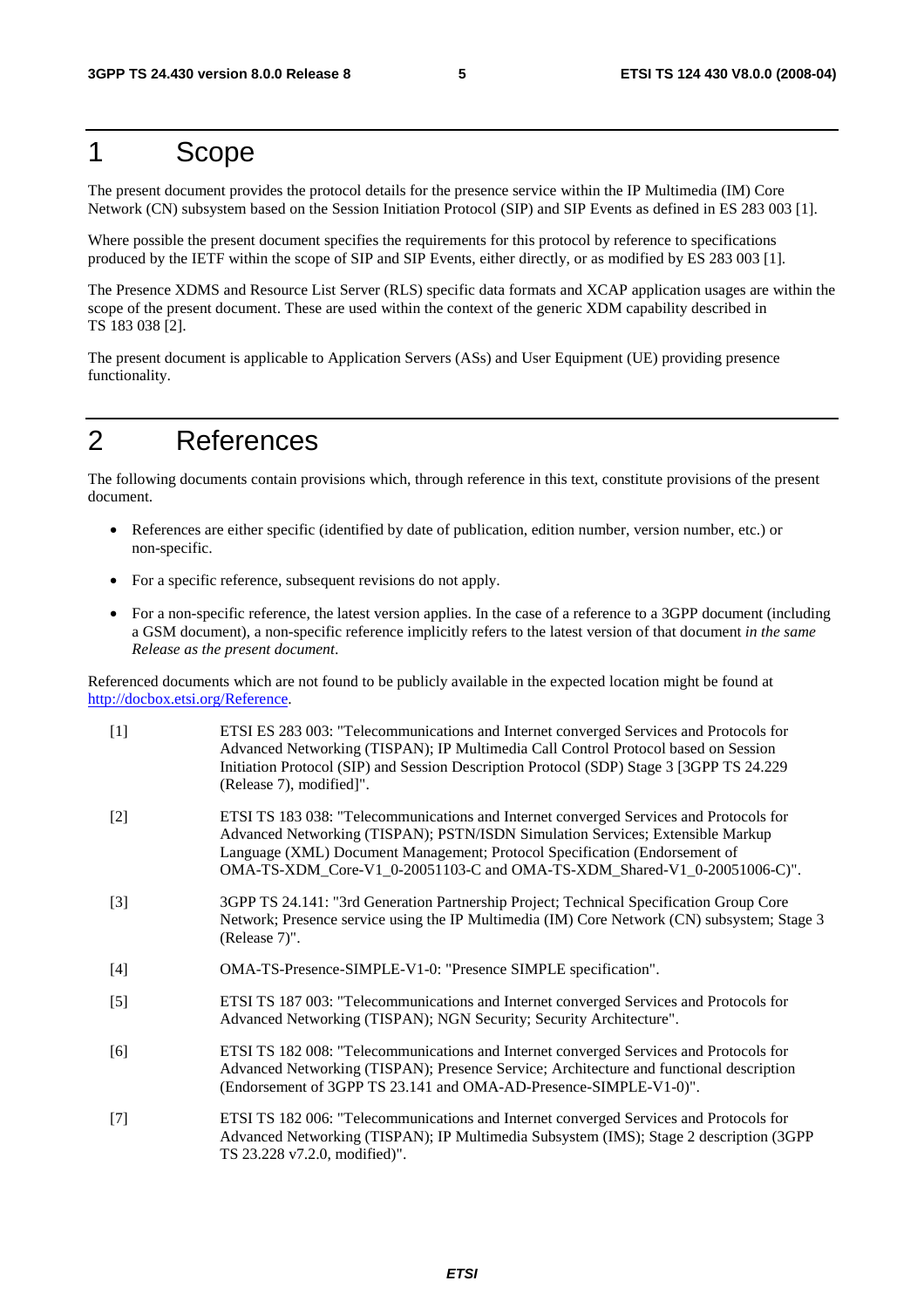| [8]  | ETSI TS 183 033: "Telecommunications and Internet converged Services and Protocols for<br>Advanced Networking (TISPAN); IP Multimedia; Diameter based protocol for the interfaces<br>between the Call Session Control Function and the User Profile Server Function/Subscription<br>Locator Function; Signalling flows and protocol details [3GPP TS 29.228 V6.8.0 and 3GPP<br>TS 29.229 V6.6.0, modified]". |
|------|--------------------------------------------------------------------------------------------------------------------------------------------------------------------------------------------------------------------------------------------------------------------------------------------------------------------------------------------------------------------------------------------------------------|
| [9]  | ETSI TR 180 000: "Telecommunications and Internet converged Services and Protocols for<br>Advanced Networking (TISPAN); NGN Terminology".                                                                                                                                                                                                                                                                    |
| [10] | ETSI ES 283 030 V1.1.1: "Telecommunications and Internet converged Services and Protocols for<br>Advanced Networking (TISPAN); Presence Service Capability; Protocol Specification [3GPP TS]<br>24.141 V7.0.0, modified and OMA-TS-Presence SIMPLE-V1 0, modified]".                                                                                                                                         |

### Endorsement notice

The present document, in conjunction with 3GPP TS 24.141 [3] and OMA-TS-Presence\_SIMPLE-V1\_0 [4] provides part of the specifications for the stage 3 of the presence service for NGNs.

### Endorsement of OMA-TS-Presence\_SIMPLE-V1\_0

This clause provides an endorsement of OMA "Presence SIMPLE Specification", Candidate Version 1.0 - 22 Nov 2005, OMA-TS-presence\_SIMPLE-V1\_0-20051122-C [4].

The elements of OMA "Presence SIMPLE Specification", Candidate Version 1.0 - 22 Nov 2005, OMA-TSpresence\_SIMPLE-V1\_0-20051122-C [4] apply, with the following modifications.

References to 3GPP2 documents are not applicable in any of the clauses of the present document.

The references listed in table 1 are replaced by references applicable to NGN.

| Reference no.         | OMA-TS-Presence_SIMPLE-<br>$V1$ 0                                                                                                             | Applicable reference in the present document                                                                                                                                      |
|-----------------------|-----------------------------------------------------------------------------------------------------------------------------------------------|-----------------------------------------------------------------------------------------------------------------------------------------------------------------------------------|
| <b>CONTENTIND</b>     | Draft-ietf-sip-content-indirect-<br>mech-05 "A Mechanism for<br>Content Indirection in Session<br>Initiation Protocol (SIP)<br>Messages".     | This is copied to the bibliography as an informational document<br>for the present document and will be removed once the RFC<br>number has been assigned.                         |
| <b>EVENTLIST</b>      | Draft-ietf-simple-event-list-06: "A<br>Session Initiation Protocol (SIP)<br>Event Notification Extension for<br>Resource Lists".              | This draft is now at v07 and is copied to the bibliography as an<br>informational document for the present document and will be<br>removed once the RFC number has been assigned. |
| FILTERFORMAT          | Draft-ietf-simple-filter-format-05:<br>"An Extensible Markup Language<br>(XML) Based Format for Event<br>Notification Filtering".             | This is copied to the bibliography as an informational document<br>for the present document and will be removed once the RFC<br>number has been assigned.                         |
| <b>FILTER</b>         | draft-ietf-simple-event-filter-funct-<br>05: "Functional Description of<br>Event Notification Filtering".                                     | This is copied to the bibliography as an informational document<br>for the present document and will be removed once the RFC<br>number has been assigned.                         |
| PARNOT                | draft-ietf-simple-partial-notify-06:<br>"Session Initiation Protocol (SIP)<br>extension for Partial Notification<br>of Presence Information". | This is copied to the bibliography as an informational document<br>for the present document and will be removed once the RFC<br>number has been assigned.                         |
| <b>PARFORMAT</b>      | draft-ietf-simple-partial-pidf-<br>format-05: "Presence Information<br>Data format (PIDF) Extension for<br>Partial Presence".                 | This is copied to the bibliography as an informational document<br>for the present document and will be removed once the RFC<br>number has been assigned.                         |
| PIDFLO                | draft-ietf-geopriv-pidf-lo-03:<br>"Presence-based GEOPRIV<br>Location Object Format".                                                         | This is copied to the bibliography as an informational document<br>for the present document and will be removed once the RFC<br>number has been assigned.                         |
| <b>IPRESDATAMODEL</b> | draft-ietf-simple-presence-data-                                                                                                              | This is copied to the bibliography as an informational document                                                                                                                   |

#### **Table 1: List of references to be replaced**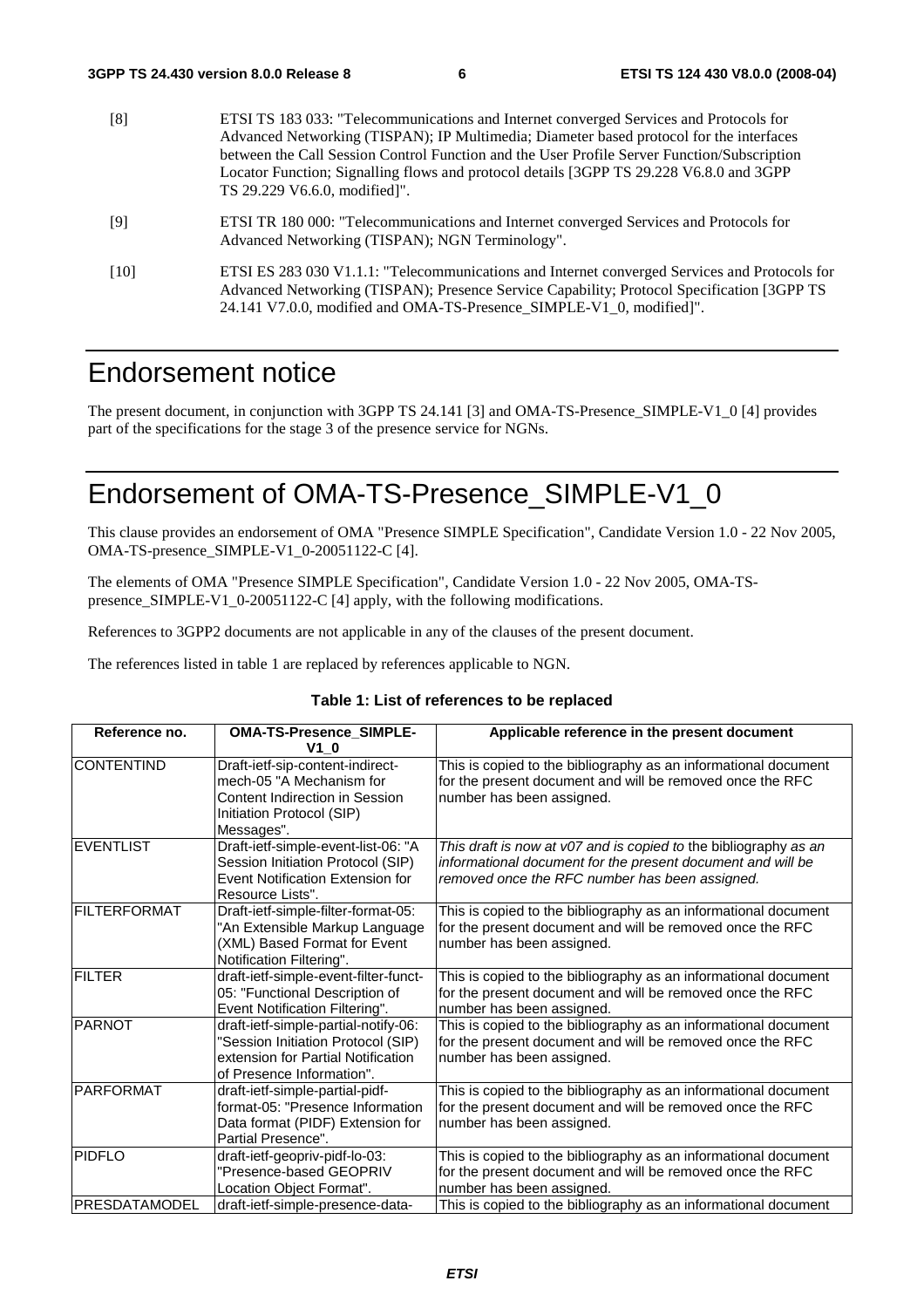| Reference no.      | <b>OMA-TS-Presence_SIMPLE-</b>                                                                                                                                                            | Applicable reference in the present document                                                                                                                                      |
|--------------------|-------------------------------------------------------------------------------------------------------------------------------------------------------------------------------------------|-----------------------------------------------------------------------------------------------------------------------------------------------------------------------------------|
|                    | V1 0<br>model-06: "A Data Model for<br>Presence".                                                                                                                                         | for the present document and will be removed once the RFC<br>number has been assigned.                                                                                            |
| <b>PRESRULES</b>   | draft-ietf-simple-presence-rules-<br>03: "Presence Authorization<br>Rules".                                                                                                               | This draft is now at v04 and is copied to the bibliography as an<br>informational document for the present document and will be<br>removed once the RFC number has been assigned. |
| <b>RPID</b>        | draft-ietf-simple-rpid-09: "RPID:<br>Rich Presence Extensions to the<br>Presence Information Data<br>Format (PIDF)".                                                                      | This is copied to the bibliography as an informational document<br>for the present document and will be removed once the RFC<br>number has been assigned.                         |
| XCAP_Diff          | draft-ietf-simple-xcap-diff-01: "An<br>Extensible Markup Language<br>(XML) Document Format for<br>Indicating Changes in XML<br><b>Configuration Access Protocol</b><br>(XCAP) Resources". | This draft is now at v02 and is copied to the bibliography as an<br>informational document for the present document and will be<br>removed once the RFC number has been assigned. |
| 3GPP TS 24.141 [3] | "Presence service using the IP<br>Multimedia (IM) Core Network<br>(CN) subsystem; Stage-3".                                                                                               | The present document.                                                                                                                                                             |
| 3GPP TS 32.260     | "Charging Management; IP<br>Multimedia Subsystem (IMS)<br>Charging".                                                                                                                      | Not required by the present document.                                                                                                                                             |
| 3GPP TS 33.141     | "Presence Service; Security".                                                                                                                                                             | Not required for the present document refer to TS 187 003 [5].                                                                                                                    |

Clause 1 does not apply.

Clause 5 does not apply with the exceptions of clauses 5.4.3, 5.4.5, 5.5.4 and 5.6 to 5.10.

Clause 6 does not apply.

Clause 7 does not apply.

Clause 8 does not apply and is outside the scope of the present document.

Clause 9 does not apply and is covered in ES 283 003 [1].

Clause 10 does not apply with the exception of clause 10.5.

NOTE 1: Care must be taken when using the willingness PIDF element as it is unclear as to the meaning of this for the various entities involved.

Presence service providers shall ensure that a single composition policy is presented for individual presentities (e.g. such that where a presentity is supported by multiple presence servers there is no change in the view seen by watchers).

NOTE 2: A specification of a suitable single composition policy is given in OMA-TS-Presence\_SIMPLE-V1\_0 [4] subclauses 5.4.3. IETF is in the process of developing guidelines for composition policies.

Clause 11 does not apply and is covered in ES 283 003 [1].

Appendix A does not apply.

Appendix B does not apply. Device management is outside the scope of the present document.

Appendix C does not apply. Continuous provisioning is outside the scope of the present document.

Appendix E does not apply. Filter criteria is outside the scope of the present document.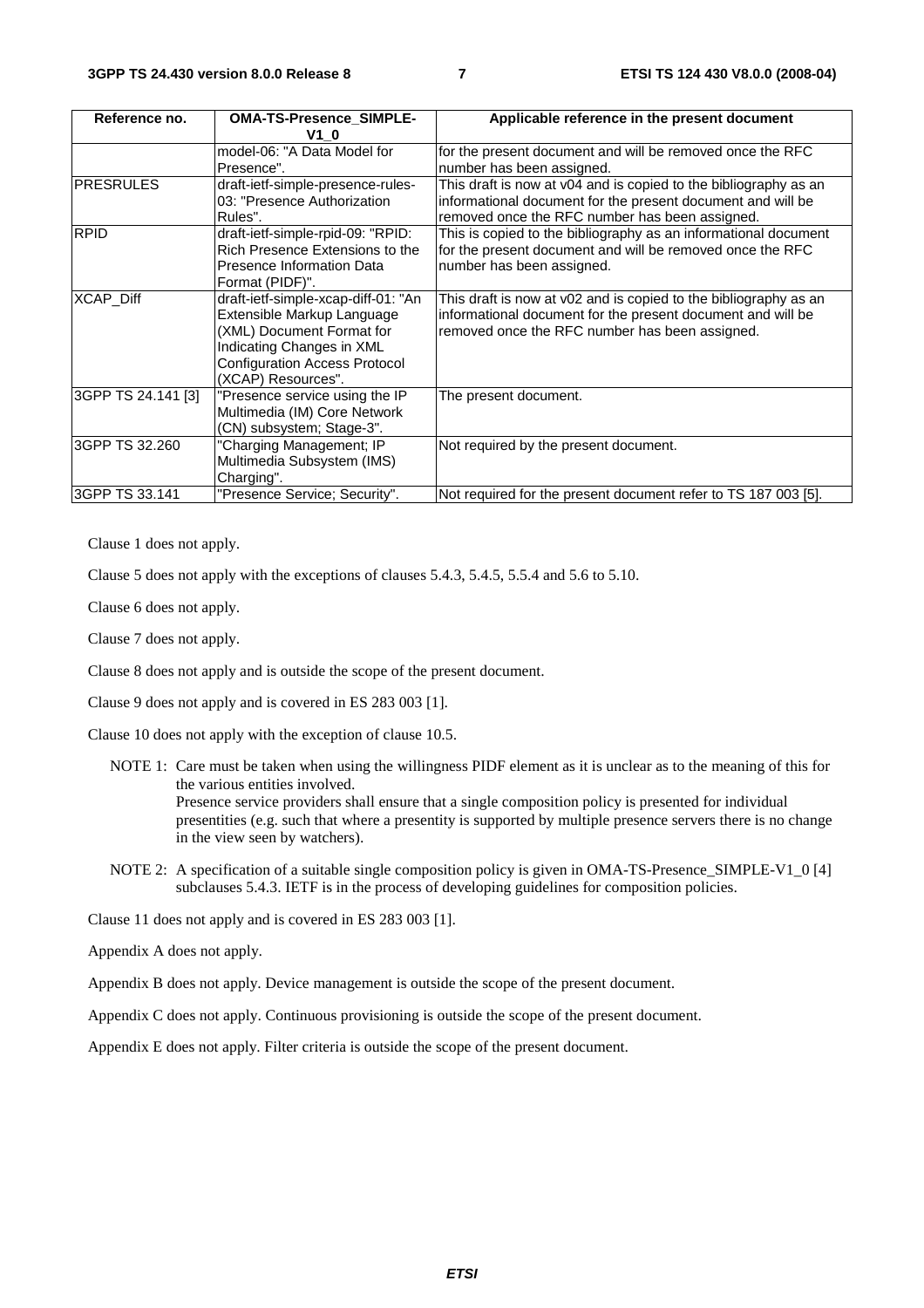### Endorsement of 3GPP TS 24.141

This clause provides an endorsement of 3GPP TS 24.141 V7.0.0 [3] "Presence service using the IP Multimedia (IM) Core Network (CN) subsystem".

The elements of 3GPP TS 24.141 V7.0.0 (2005-12) [3] "Presence service using the IP Multimedia (IM) Core Network (CN) subsystem" apply, with the following modifications:

The references listed in table 2 are replaced by references applicable to NGN.

#### **Table 2: List of references to be replaced**

| Reference no.     | Reference in 3GPP TS 24.141                           | Applicable reference in the present document                                         |
|-------------------|-------------------------------------------------------|--------------------------------------------------------------------------------------|
| $[3]$             | 3GPP TS 23.141: "Presence service;                    | TS 182 008 [6]: "Telecommunications and Internet                                     |
|                   | Architecture and functional description;              | converged Services and Protocols for Advanced                                        |
|                   | Stage 2".                                             | Networking (TISPAN); Presence Service; Architecture and                              |
|                   |                                                       | functional description (Endorsement of 3GPP TS 23.141                                |
|                   |                                                       | and OMA-AD-Presence_SIMPLE-V1_0)".                                                   |
| [5]               | 3GPP TS 23.228: "IP Multimedia                        | TS 182 006 [7]: "Telecommunications and Internet                                     |
|                   | Subsystem (IMS); Stage 2".                            | converged Services and Protocols for Advanced                                        |
|                   |                                                       | Networking (TISPAN); IP Multimedia Subsystem (IMS);                                  |
|                   |                                                       | Stage 2 description (3GPP TS 23.228 v7.2.0, modified)".                              |
| $[9]$             | 3GPP TS 24.229: "Internet Protocol (IP)               | ES 283 003 [1]: "Telecommunications and Internet                                     |
|                   | multimedia call control protocol based on             | converged Services and Protocols for Advanced                                        |
|                   | Session Initiation Protocol (SIP) and                 | Networking (TISPAN); Endorsement of "IP Multimedia Call                              |
|                   | Session Description Protocol (SDP);                   | Control Protocol based on Session Initiation Protocol (SIP)                          |
|                   | Stage 3".                                             | and Session Description Protocol (SDP) Stage 3                                       |
|                   | 3GPP TS 29.228: "IP Multimedia (IM)                   | (Release 6)" for NGN Release 1".<br>TS 183 033 [8]: "Telecommunications and Internet |
| $[10]$            | Subsystem Cx and Dx Interfaces;                       | converged Services and Protocols for Advanced                                        |
|                   | Signalling flows and message contents".               | Networking (TISPAN); IP Multimedia: IP Multimedia                                    |
|                   |                                                       | Subsystem (IMS) Cx and Dx Interfaces; Signalling flows                               |
|                   |                                                       | and message contents and IP Multimedia (IM) Subsystem                                |
|                   |                                                       | Cx and Dx Interfaces; Cx and Dx interfaces based on the                              |
|                   |                                                       | Diameter protocol [3GPP TS.29.228 V.6.8.0 and                                        |
|                   |                                                       | 3GPP TS.29.229 V.6.6.0, modified]".                                                  |
| $[24]$            | draft-ietf-simple-partial-notify-05                   | This draft is at v06 and is copied to the bibliography as an                         |
|                   | (May 2005): "Session Initiation Protocol              | informational document for the present document and will                             |
|                   | (SIP) extension for Partial Notification of           | be removed once the RFC number has been assigned.                                    |
|                   | Presence Information".                                |                                                                                      |
| $\overline{[25]}$ | draft-ietf-simple-prescaps-ext-04 (June               | This draft is at v05 and is copied to the bibliography as an                         |
|                   | 2005): "User Agent Capability Extension to            | informational document for the present document and will                             |
|                   | Presence Information Data Format                      | be removed once the RFC number has been assigned.                                    |
|                   | (PIDF)".                                              |                                                                                      |
| $[26]$            | draft-ietf-simple-rpid-08 (July2005): "RPID:          | This draft is at v09 and is copied to the bibliography as an                         |
|                   | Rich Presence Extensions to the                       | informational document for the present document and will                             |
|                   | Presence Information Data Format                      | be removed once the RFC number has been assigned.                                    |
| $[30]$            | (PIDF)".<br>draft-ietf-simple-filter-format-05 (March | This is copied to the bibliography as an informational                               |
|                   | 2005): "An Extensible Markup Language                 | document for the present document and will be removed                                |
|                   | (XML) Based Format for Event Notification             | once the RFC number has been assigned.                                               |
|                   | Filtering"                                            |                                                                                      |
| $[31]$            | draft-ietf-simple-event-filter-funct-05               | This is copied to the bibliography as an informational                               |
|                   | (March 2005): "Functional Description of              | document for the present document and will be removed                                |
|                   | Event Notification Filtering".                        | once the RFC number has been assigned.                                               |
| $[32]$            | draft-ietf-simple-cipid-06 (July 2005):               | This is copied to the bibliography as an informational                               |
|                   | "CIPID: Contact Information in Presence               | document for the present document and will be removed                                |
|                   | Information Data Format".                             | once the RFC number has been assigned.                                               |
| $[37]$            | draft-ietf-geopriv-pidf-lo-03 (September              | This is copied to the bibliography as an informational                               |
|                   | 2004): "A Presence-based GEOPRIV                      | document for the present document and will be removed                                |
|                   | Location Object Format".                              | once the RFC number has been assigned.                                               |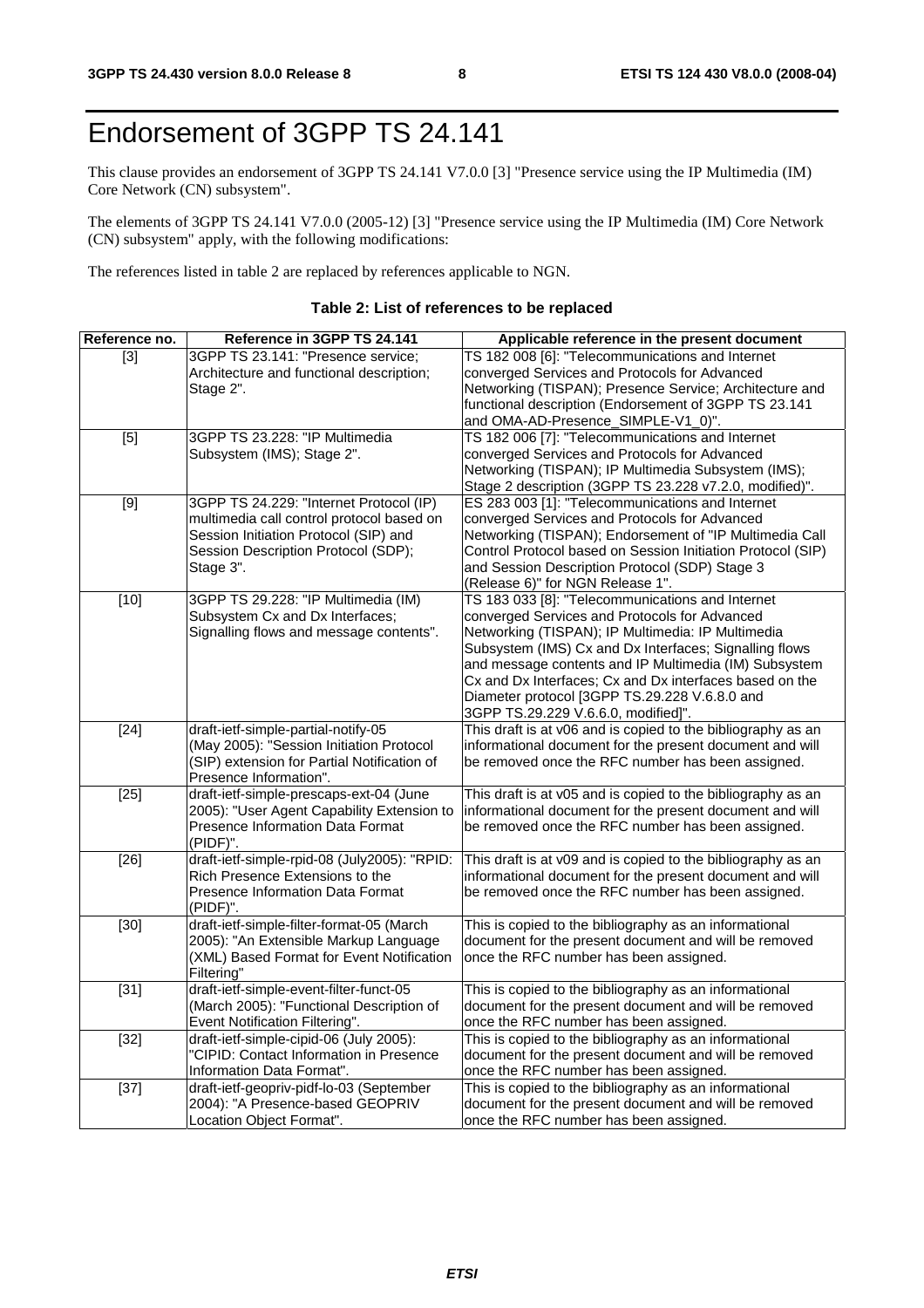| Reference no. | Reference in 3GPP TS 24.141                                                                                                                                                                  | Applicable reference in the present document                                                                                                                                             |
|---------------|----------------------------------------------------------------------------------------------------------------------------------------------------------------------------------------------|------------------------------------------------------------------------------------------------------------------------------------------------------------------------------------------|
| $[38]$        | draft-ietf-simple-partial-pidf-format-02<br>(October 2004): "Presence Information<br>Data Format (PIDF) Extension for Partial<br>Presence".                                                  | This draft RFC is now at v04 and is copied to the<br>bibliography as an informational document for the present<br>document and will be removed once the RFC number has<br>been assigned. |
| $[39]$        | draft-ietf-simple-xcap- diff-01 (July 2005):<br>"An Extensible Markup Language (XML)<br>Document Format for Indicating Changes<br>in XML Configuration Access Protocol<br>(XCAP) Resources". | This draft is now at v02 and is copied to the bibliography as<br>an informational document for the present document and<br>will be removed once the RFC number has been assigned         |
| $[40]$        | draft-ietf-sip-content-indirect-mech-05<br>(October 2004): "A Mechanism for Content<br>Indirection in Session Initiation Protocol<br>(SIP) Messages".                                        | This is copied to the bibliography as an informational<br>document for the present document and will be removed<br>once the RFC number has been assigned.                                |
| $[43]$        | draft-ietf-sipping-config-framework-06<br>(February 2005): "A Framework for<br>Session Initiation Protocol User Agent<br>Profile Delivery".                                                  | This draft is now at v07 and is copied to the bibliography as<br>an informational document for the present document and<br>will be removed once the RFC number has been assigned.        |
| $[44]$        | draft-ietf-simple-presence-data-model-04<br>(August 2005): "A Data Model for<br>Presence".                                                                                                   | This is copied to the bibliography as an informational<br>document for the present document and will be removed<br>once the RFC number has been assigned.                                |
| $[45]$        | draft-ietf-simple-partial-publish-03<br>(July 2005): "Publication of Partial<br>Presence Information".                                                                                       | This is copied to the bibliography as an informational<br>document for the present document and will be removed<br>once the RFC number has been assigned.                                |

Clause 1 does not apply.

Clause 3.1: the definition of UE is replaced by the definition agreed in TR 180 000 [9].

Clause 6 does not apply. This will be covered in the TS 183 038 [2] and the presence specific part of the OMA above.

Clause A.8 does not apply.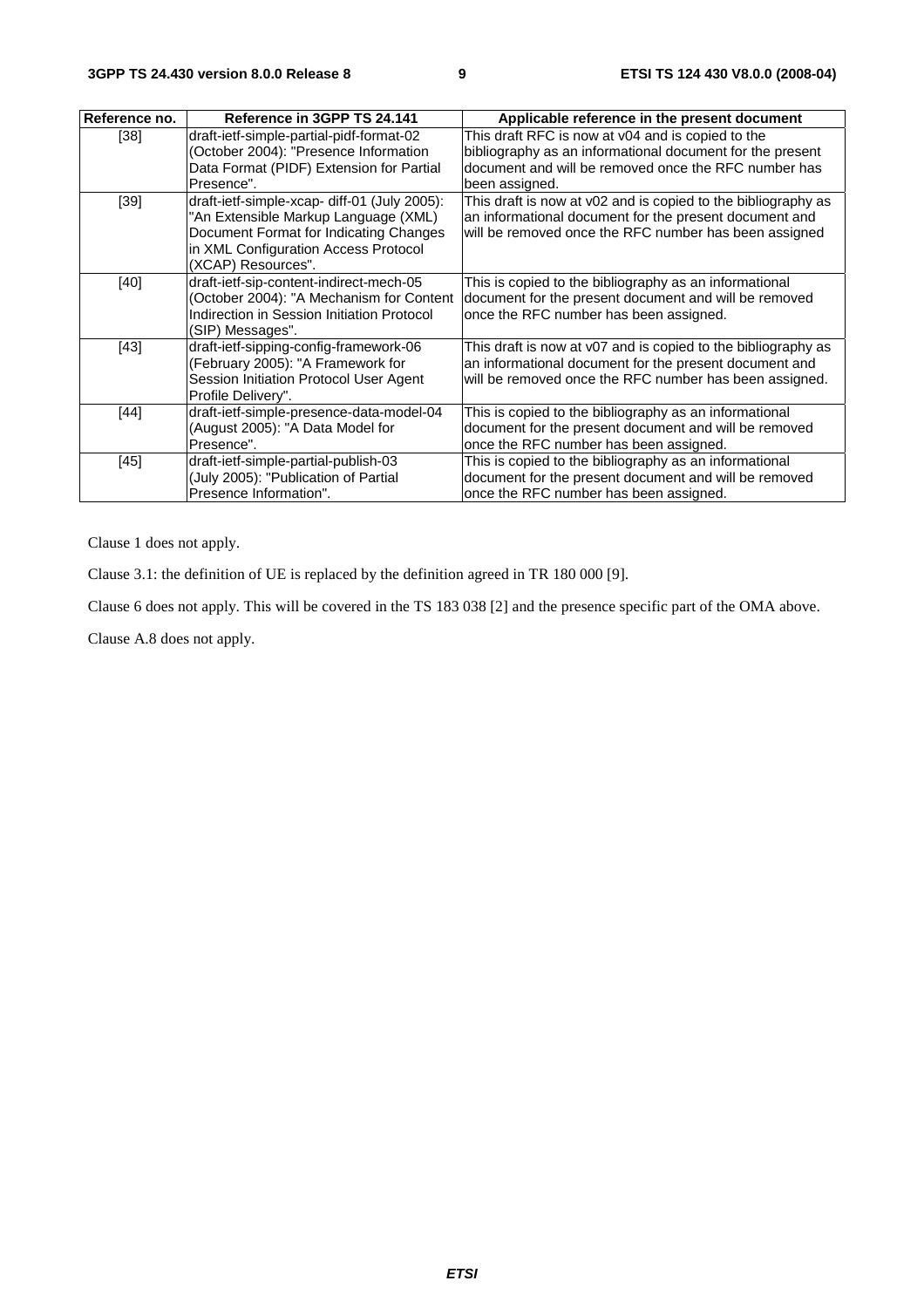### Annex ZA (informative): Bibliography

draft-ietf-sip-content-indirect-mech-05: "A Mechanism for Content Indirection in Session Initiation Protocol (SIP) Messages".

draft-ietf-simple-event-list-07: "A Session Initiation Protocol (SIP) Event Notification Extension for Resource Lists".

draft-ietf-simple-filter-format-05: "An Extensible Markup Language (XML) Based Format for Event Notification Filtering".

draft-ietf-simple-event-filter-funct-05: "Functional Description of Event Notification Filtering".

draft-ietf-simple-partial-notify-06: "Session Initiation Protocol (SIP) extension for Partial Notification of Presence Information".

draft-ietf-simple-partial-pidf-format-05: "Presence Information Data format (PIDF) Extension for Partial Presence".

draft-ietf-geopriv-pidf-lo-03: "Presence-based GEOPRIV Location Object Format".

draft-ietf-simple-presence-data-model-06: "A Data Model for Presence".

draft-ietf-simple-presence-rules-04: "Presence Authorization Rules".

draft-ietf-simple-rpid-09: "RPID: Rich Presence Extensions to the Presence Information Data Format (PIDF)".

draft-ietf-simple-xcap-diff-02: "An Extensible Markup Language (XML) Document Format for Indicating Changes in XML Configuration Access Protocol (XCAP) Resources".

draft-ietf-simple-prescaps-ext-04 (June 2005): "User Agent Capability Extension to Presence Information Data Format (PIDF)".

draft-ietf-simple-cipid-06: "CIPID: Contact Information in Presence Information Data Format".

draft-ietf-sipping-config-framework-07: "A Framework for Session Initiation Protocol User Agent Profile Delivery".

draft-ietf-simple-partial-publish-03: "Publication of Partial Presence Information".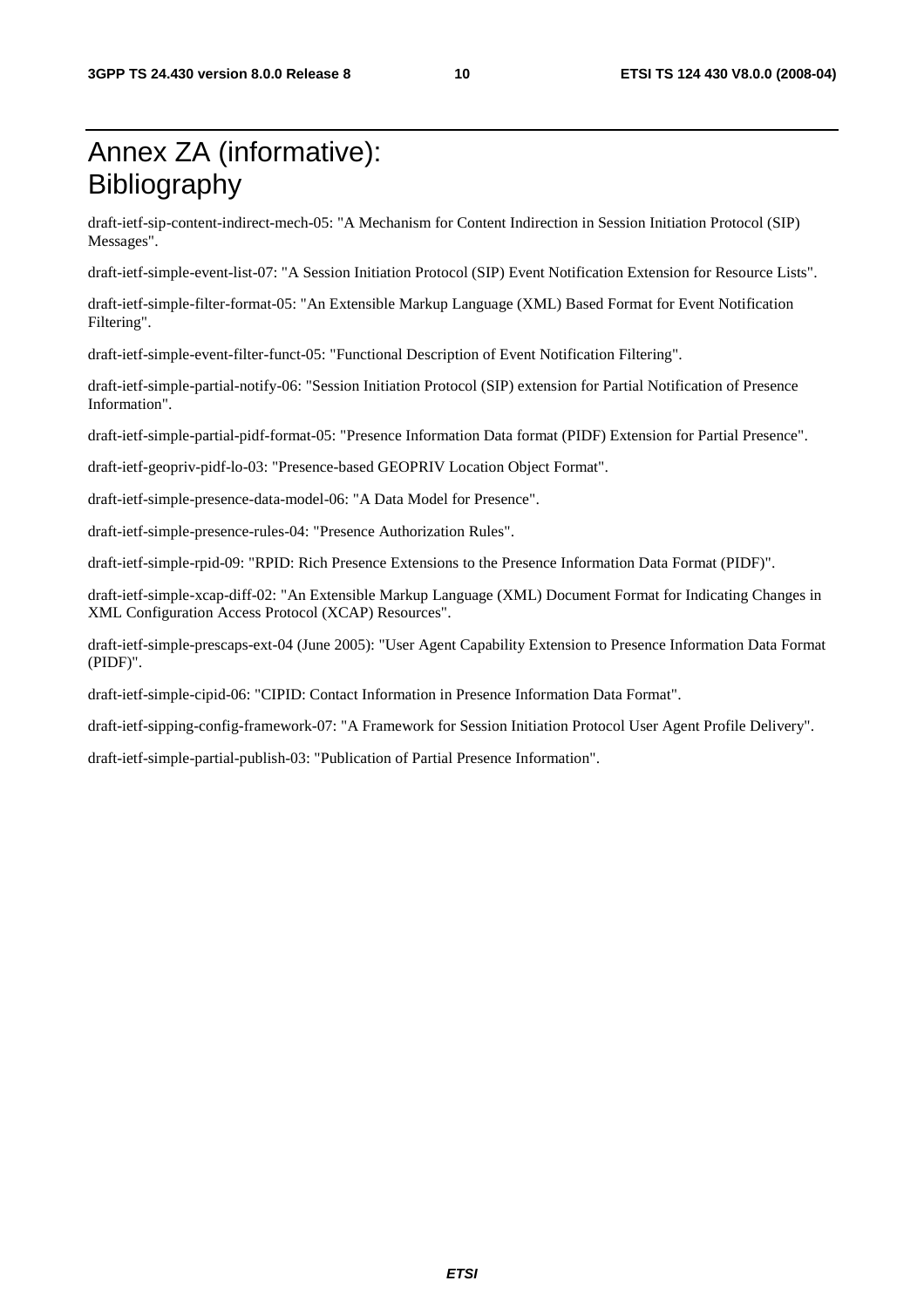### Annex ZZ (informative): Change history

|             | <b>Change history</b> |                      |  |             |                                                                                               |       |            |
|-------------|-----------------------|----------------------|--|-------------|-----------------------------------------------------------------------------------------------|-------|------------|
| <b>Date</b> | TSG #                 | <b>ITSG Doc. ICR</b> |  | <b>IRev</b> | Subject/Comment                                                                               | lOld  | <b>New</b> |
| 2006-04     |                       |                      |  |             | Publication as <b>ETSI ES 283 030</b>                                                         |       | 1.1.1      |
| 2007-12     |                       |                      |  |             | Conversion to 3GPP TS 24.430                                                                  |       | 1.1.2      |
| 2008-03     | CT-39                 | CP-080085            |  |             | Version 1.1.2 approved in CP-080085 and version 7.0.0 created by 1.1.2<br>MCC for publication |       | 7.0.0      |
| 2008-03     |                       |                      |  |             | Based on the decision in CT-39 version 8.0.0 created by MCC                                   | 7.0.0 | 8.0.0      |